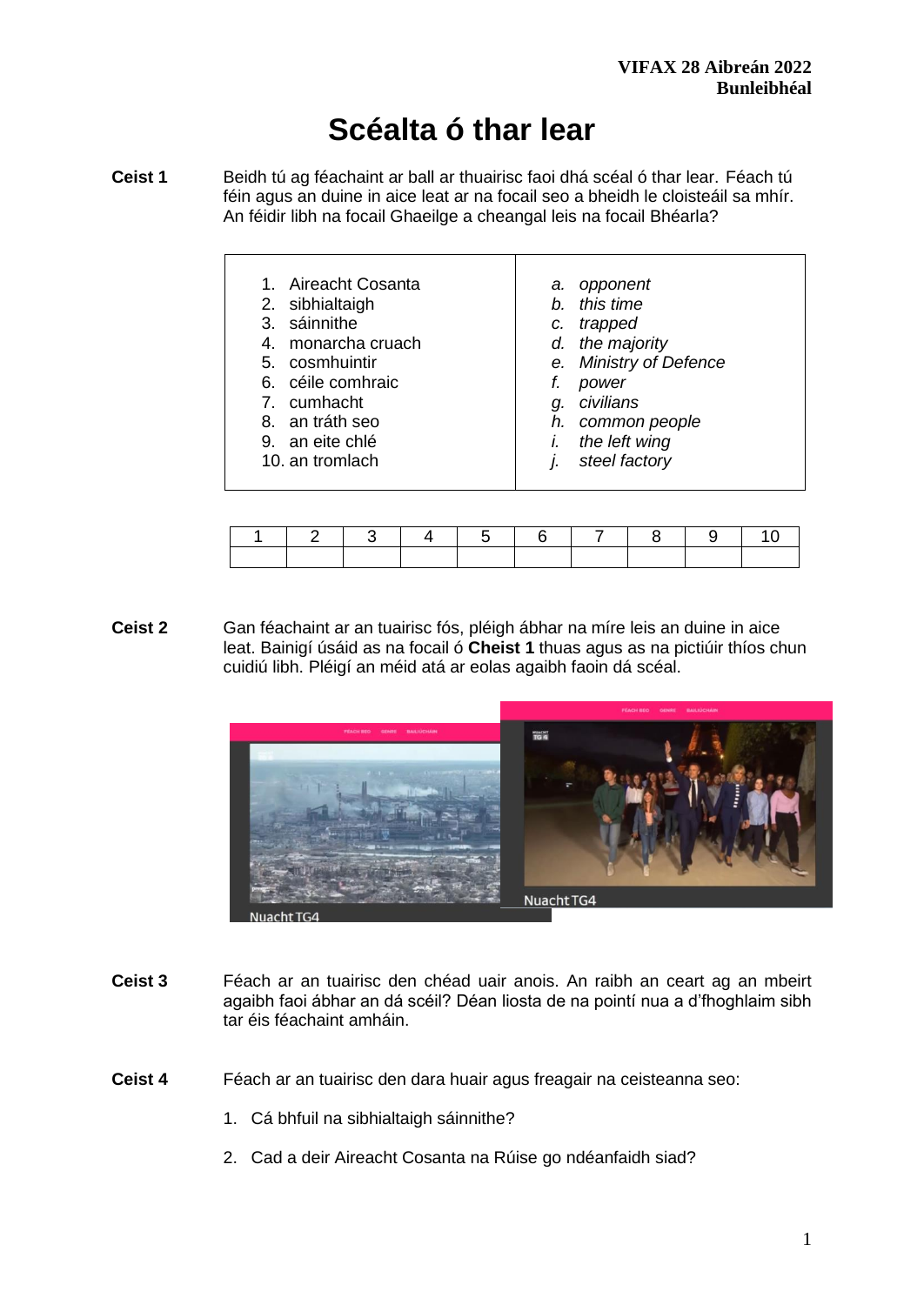- 3. Cad a deir an Úcráin faoin méid a deir Aireacht Cosanta na Rúise?
- 4. Cad a dúirt Anthony Blinken nuair a bhí sé i gCív?
- 5. Cad a dúirt Emmanuel Macron?
- 6. Ar éirigh go maith le páirtí Le Pen?
- 7. Cad ba mhaith leis an eite chlé i mí an Mheithimh?
- **Ceist 5** Éist go cruinn leis an mír arís. Cén leagan de na briathra thíos a bhí le cloisteáil inti? Tá sampla amháin déanta duit!

*Sáinnigh – sáinnithe – an aidiacht bhriathartha* 

abair stop roghnaigh fógair cuir geall aontaigh vótáil teip lorg

**Ceist 6** '…go mbeidh…'

A. Lean an sampla sa tábla agus scríobh amach na briathra mírialta san aimsir fháistineach.

|                | An Aimsir Fháistineach   |
|----------------|--------------------------|
| <b>Abair</b>   | An ndéarfaidh tú?        |
|                | Déarfaidh / Ní déarfaidh |
| <b>Beir</b>    |                          |
| Bí             |                          |
| <b>Clois</b>   |                          |
| Déan           |                          |
| Faigh          |                          |
| <b>Feic</b>    |                          |
| Ith            |                          |
| <b>Tabhair</b> |                          |
| <b>Tar</b>     |                          |
| Téigh          |                          |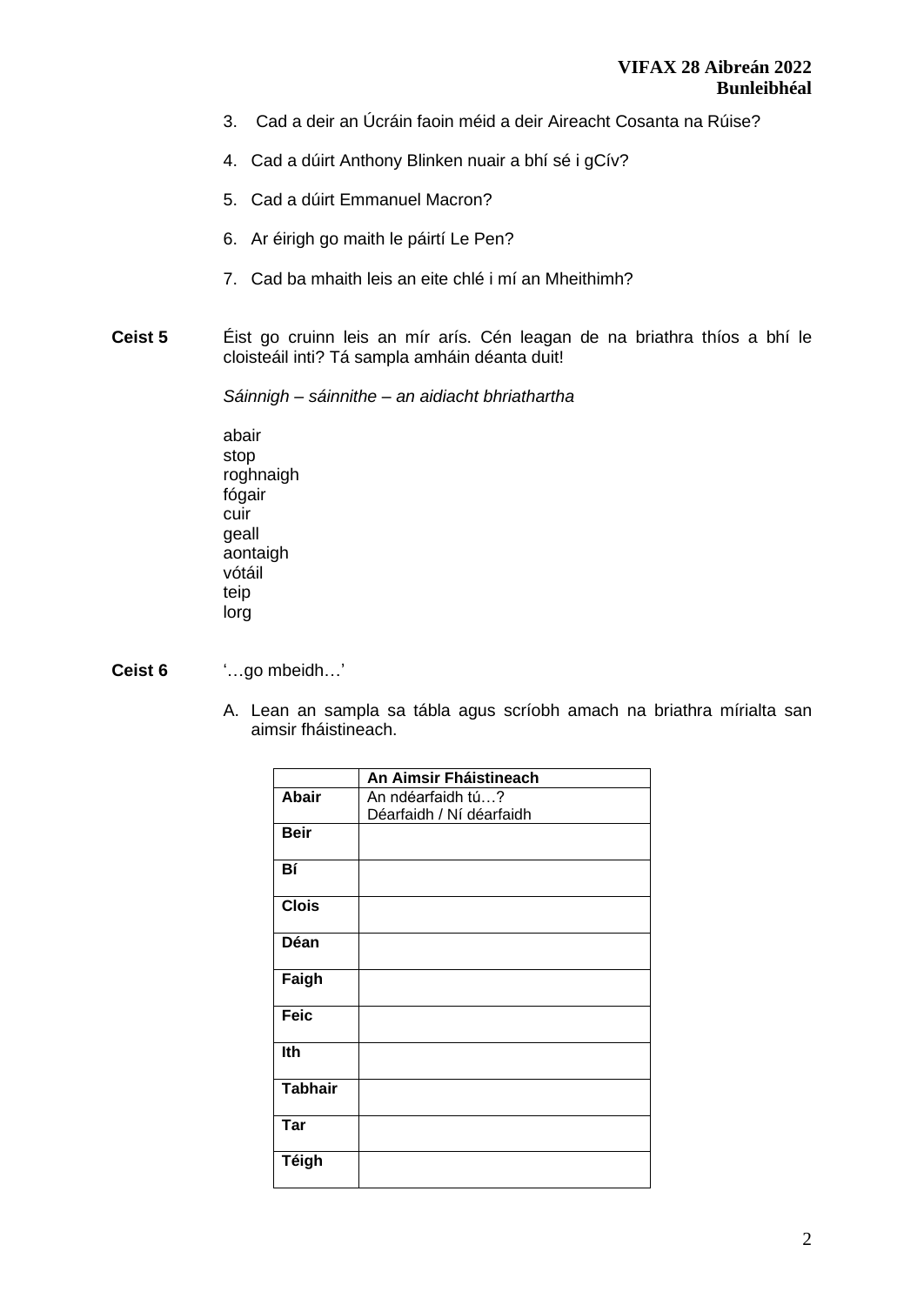B. Bain úsáid as na briathra – bí, déan, faigh, ith, tabhair, téigh - chun ceisteanna a chur ar an duine in aice leat faoin samhradh seo chugainn. Mar shampla:

An mbeidh tú ag dul thar lear an samhradh seo? (Beidh / Ní bheidh)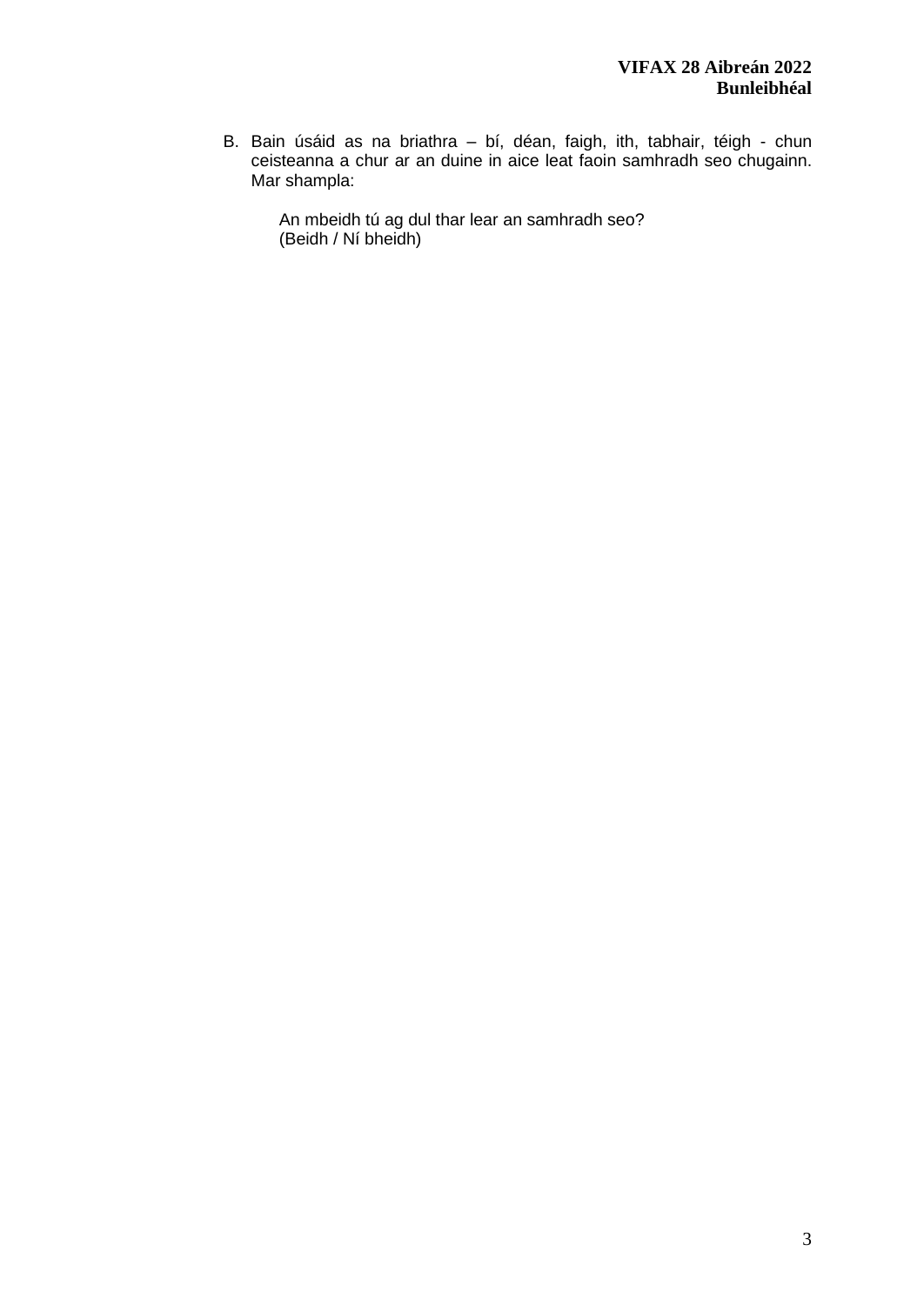# **Treoracha agus Freagraí Ceist 1**

|  |  |  | $\ddot{\phantom{1}}$ |  |  |
|--|--|--|----------------------|--|--|

# **Ceist 2**

Tabhair deis do na foghlaimeoirí buille faoi thuairim a thabhairt ar ábhar na scéalta sula bhféachfaidh siad ar an mír. Iarr orthu úsáid a bhaint as an stór focal faoi cheist 1 agus as na pictiúir chun cuidiú leo.

# **Ceist 3**

Iarr ar gach beirt codarsnacht agus comparáid a dhéanamh idir na pointí a bhí acu faoi na scéalta sular fhéach siad ar an mír agus na pointí a d'fhoghlaim siad tar éis féachaint amháin.

## **Ceist 4**

Féach an script

## **Ceist 5**

abair – deir – an aimsir láithreach stop – go stopfar – saorbhriathar – an aimsir fháistineach roghnaigh – a roghnaíonn – an aimsir láithreach fógair – d'fhógair – an aimsir chaite cuir – a chur – an t-ainm briathartha geall – gheall – an aimsir chaite aontaigh – go n-aontódh – an modh coinníollach vótáil – vótáil – an aimsir chaite teip – theip – an aimsir chaite lorg – ag lorg – an t-ainm briathartha

#### **Ceist 6**

|                | An Aimsir Fháistineach        |  |  |  |
|----------------|-------------------------------|--|--|--|
| <b>Abair</b>   | An ndéarfaidh tú?             |  |  |  |
|                | Déarfaidh / Ní déarfaidh      |  |  |  |
| <b>Beir</b>    | An mbéarfaidh tú?             |  |  |  |
|                | Béarfaidh / Ní bhéarfaidh     |  |  |  |
| Вí             | An mbeidh sé?                 |  |  |  |
|                | Beidh / Ní bheidh             |  |  |  |
| <b>Clois</b>   | An gcloisfidh mé?             |  |  |  |
|                | Cloisfidh / Ní chloisfidh     |  |  |  |
| Déan           | An ndéanfaidh sibh?           |  |  |  |
|                | Déanfaimid / Ní dhéanfaimid   |  |  |  |
| Faigh          | An bhfaighidh sí?             |  |  |  |
|                | Gheobhaidh / Ní bhfaighidh    |  |  |  |
| <b>Feic</b>    | An bhfeicfidh siad?           |  |  |  |
|                | Feicfidh / Ní fheicfidh       |  |  |  |
| lth            | An íosfaidh siad?             |  |  |  |
|                | Iosfaidh / Ní íosfaidh        |  |  |  |
| <b>Tabhair</b> | An dtabharfaidh tú?           |  |  |  |
|                | Tabharfaidh / Ní thabharfaidh |  |  |  |
| Tar            | An dtiocfaidh mé?             |  |  |  |
|                | Tiocfaidh / Ní thiocfaidh     |  |  |  |
| Téigh          | An rachaidh sí?               |  |  |  |
|                | Rachaidh / Ní rachaidh        |  |  |  |